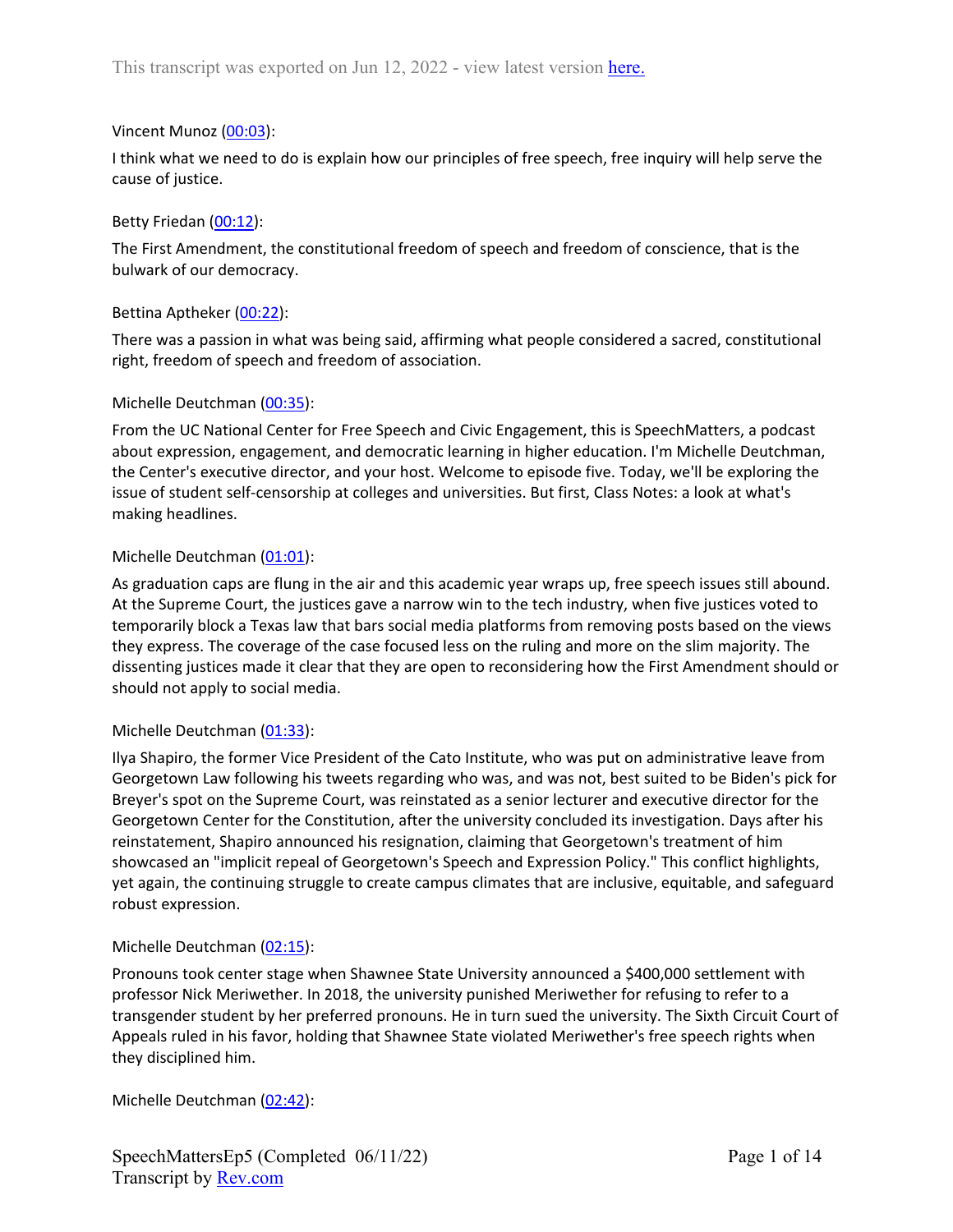In the meantime, US Education Secretary Cardona has a different perspective. He believes students have the right to be called by the pronouns that match their gender identity. This issue may come to a head when Cardona's new proposed rule for Title IX, the federal education law that prohibits sex-based discrimination, is made public this month. It is expected that the new rule will include protections based on sexual orientation and gender identity, for the first time.

# Michelle Deutchman ([03:10\)](https://www.rev.com/transcript-editor/Edit?token=6YHF8tRN_-6VChFWUq0Y1PqK-qkvhGsu-VkXXIBgu5OzpTYKVE_GetY-VbsiU4VV8LzXX1gis9jt8quvVyYAZ4x7d0A&loadFrom=DocumentDeeplink&ts=190.6):

Finally, on the tenure front, the American Association of University Professors issued a report last month, finding that 54% of institutions said they had replaced tenure lines with contingent appointments in the past five years. Without tenure, there is less job security, which in turn can have a chilling effect on faculty's willingness to discuss or research hot topics that may place them in the spotlight. This concept of reticence to speak is at the heart of today's topic.

# Michelle Deutchman ([03:43\)](https://www.rev.com/transcript-editor/Edit?token=w3vA7db-pRVo5ORBYXxcf6pKoXUL6f_ZLuhXqtVo1sVOMfP672L_eMCgIC80r3S4g1b1lNe13IcUa3MYvc9sgJsC2ss&loadFrom=DocumentDeeplink&ts=223.77):

We are now going to dive into an issue that we've alluded to on earlier episodes, and that's selfcensorship in college and university classrooms. Over the last few years, we've been bombarded with survey data and anecdotes of students who say they curb their self-expression for fear of running afoul of dominant ideologies on campus. These claims are then used by some to buoy the narrative that there's a free expression crisis on campus, which in turn, has led lawmakers to pass legislation that is intended to strengthen expression, but often undermines academic freedom and university autonomy.

# Michelle Deutchman ([04:17\)](https://www.rev.com/transcript-editor/Edit?token=9h-Dj5RSjfGY25guqWU9_0svhkBFU-xjs3DbIdgCy-QrpaPinpYQHaxxBsfrZn1ZVImK1RwdpsfPDUYRK6GNlUR7DiE&loadFrom=DocumentDeeplink&ts=257.6):

It's a domino effect of sorts. To help us understand this phenomenon, we are lucky enough to have two guests, both of whom have conducted research on the issue of self-censorship. For this episode, we're going to be wonky: we're going to look behind eye-catching headlines and get into the data. How is it collected? What does it mean? How is it used? And ultimately, we're going to address the question of how to ensure that colleges and universities are and remain spaces that welcome different perspectives, and allow students to learn and grow as thinkers and citizens.

## Michelle Deutchman ([04:48\)](https://www.rev.com/transcript-editor/Edit?token=L1XAWMSs3OZTJGlCfE6mrNpgi-WZzQkrLuP2vpkL75xiF7AolOWDm_mfnFT5u20n3--vsYCkR5mwfh8CN0Vcnq-NMYw&loadFrom=DocumentDeeplink&ts=288.52):

Sean Stevens is Senior Research Fellow, Polling & Analytics at the Foundation for Individual Rights and Education, also known as FIRE. Prior to that, he served as a research fellow at Heterodox Academy. Sean has a PhD in social psychology from Rutgers University. So, Sean, welcome.

## Sean Stevens ([05:06\)](https://www.rev.com/transcript-editor/Edit?token=3coKHMgaQHy3fn2KaE8zNzDyiwLXoAI7Pmve5XDDGYSL64HX54hTHypDf8Y0KzcDitRFn8TCwZP2xgilUZRLx_QYY_I&loadFrom=DocumentDeeplink&ts=306.3):

Thank you. Happy to be here.

# Michelle Deutchman ([05:08\)](https://www.rev.com/transcript-editor/Edit?token=zpGKEQgzxuCe5gHrhYL3FCXKtXPoveo2mspfw1iVeHjz4iHa8IEX1xi3ZWmYTfF1E7WORvqUFyTJNysTtSknPtLhx9Y&loadFrom=DocumentDeeplink&ts=308.36):

Why don't you kick it off by telling us how you became interested in studying this issue, and maybe share an overview of your work at FIRE.

## Sean Stevens ([05:17\)](https://www.rev.com/transcript-editor/Edit?token=IHTGCnGk_BlFtXAWN0mDgY2tPCBsGIt7LRi2PYJ-bWxxqKV0ITdQMwM9EPexhghchpqn7oo4Bk_fhs3giBTW5CRsA4I&loadFrom=DocumentDeeplink&ts=317.45):

My post-doctoral work, actually, before starting at Heterodox Academy, was broadly on just kind of scientific methodologies, best practices, but it grew out of an interest in how, what the researcher brings to the table, can influence the research process. And this kind of ultimately then I think morphed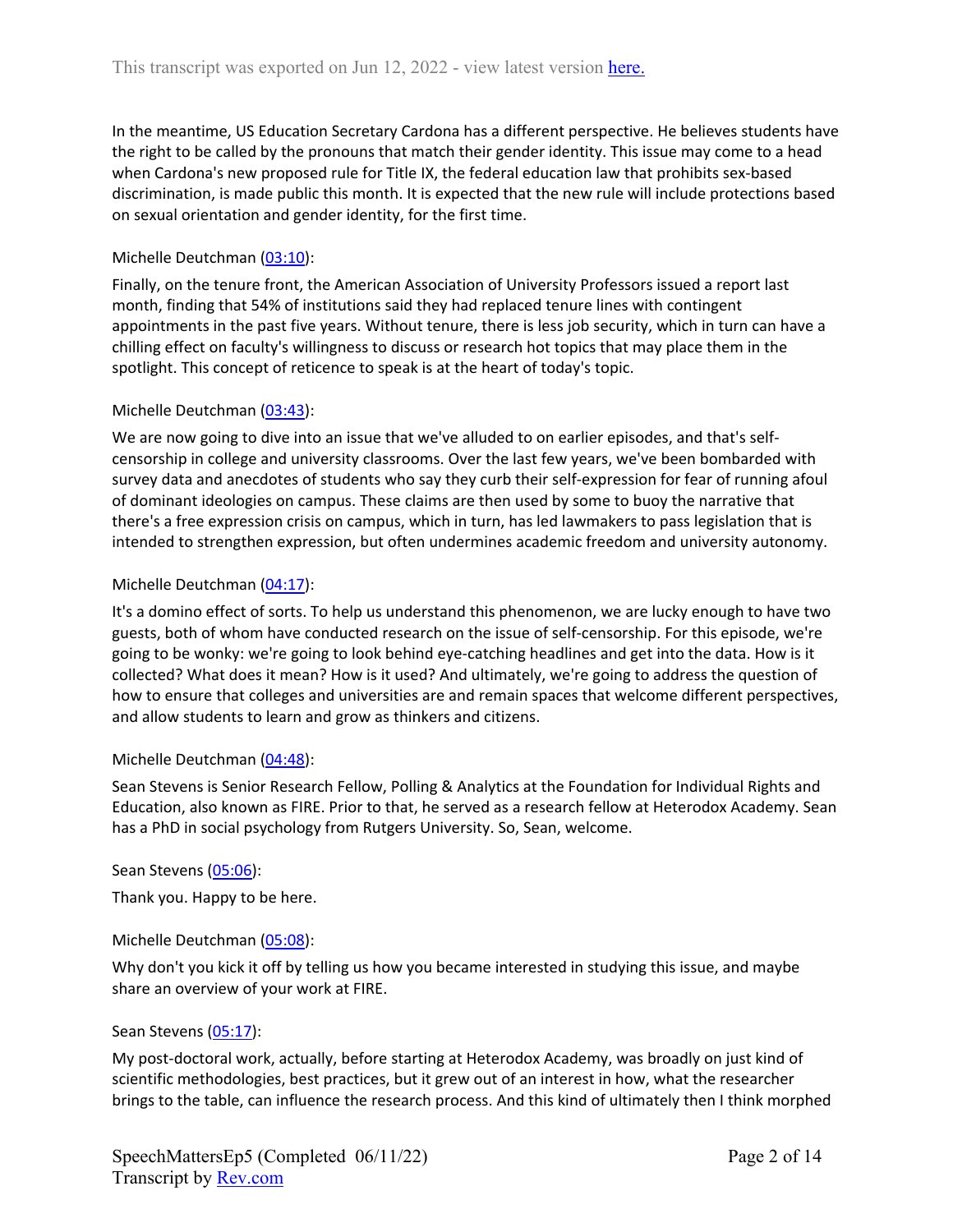into a more specific focus on how it could play out both in the research process, but in the classroom, on campuses, and my work at Heterodox Academy. And with the idea that in settings where there's a clear majority opinion, it becomes harder to stake out viewpoints that aren't in line with that majority opinion. And there's ramifications of this for both teaching and research. That's broadly how I got interested in it.

# Michelle Deutchman ([06:12\)](https://www.rev.com/transcript-editor/Edit?token=gj_kFH2dPSCbFUd-_e5YJnx_Rcerr7_5KgiG0dYeOrOtPKUINOuFG8Xd1UHwT787zJ-j59kNGKxmZILm0y4EKQFO6e8&loadFrom=DocumentDeeplink&ts=372.38):

No, I like that background. And can you tell us a little bit about the work that you've been doing at FIRE and in particular in your free speech survey?

# Sean Stevens ([06:20\)](https://www.rev.com/transcript-editor/Edit?token=NtJT-tgqnmVEeYceL6nVOVCw58WiEkjPd8N2IFuhDSjCB0bu0AeYy9Wpfynt7uLFus81S3Wr34cN6FGQgy1hPfv2WjA&loadFrom=DocumentDeeplink&ts=380.89):

Sure. So the work at FIRE kind of grew out of work I did do at Heterodox Academy, where I helped develop their campus expression survey. And then FIRE and Heterodox Academy, due to two fairly prominent people associated with each organization who co-authored a book together, have a pretty good working relationship. And so I was actually working with some people at FIRE on this kind of broad idea of developing a gold standard of questions for assessing the culture of free expression on a college campus. And it kind of then, ultimately, made more sense for me to continue my work on that at FIRE. So that's how I came to work there.

# Michelle Deutchman ([07:04\)](https://www.rev.com/transcript-editor/Edit?token=miYm_SjULEaXpmllYGHr_OUFRAf5ROq4xxIn5FCu9kvjRa8PERRtgtJneIldM-iSovHJBBIsXO1luGcgjLxLX3L3DK4&loadFrom=DocumentDeeplink&ts=424.37):

Great. Thank you. Now we're going to turn to Beth Niehaus, who's an Associate Professor in the Department of Educational Administration at the University of Nebraska-Lincoln. During the 2020-21 year, she was a Fellow at the UC National Center for Free Speech and Civic Engagement, where she conducted a research study exploring how college students make decisions about whether or not to share their own perspectives in the classroom. I am now thrilled to share that this coming year, Beth will be continuing her research as a Senior Fellow at the Center.

# Michelle Deutchman ([07:33\)](https://www.rev.com/transcript-editor/Edit?token=ySR1t9fIz6L2StRg-_xf7-hlHfCoF-waUhVKwlwtCKubi6XOg2ZbTfzB8Te3EhE1jFlo33D9FDebvqXNeJT6mxOV0uI&loadFrom=DocumentDeeplink&ts=453.63):

Beth, what drew you to want to spend a year examining this idea of "self-censorship or just being nice"?

# Beth Niehaus [\(07:40\)](https://www.rev.com/transcript-editor/Edit?token=dvac---YsthB6s_KUpDHNGsE1U21vtbBFnMJTtojW669Na_EKHZvf89yHjyvmg_sSW5ciePCJXZJuYeDNzx45RMsj4o&loadFrom=DocumentDeeplink&ts=460.84):

Thanks, Michelle. So my inspiration for the project actually came from surveys like Sean has done at Heterodox and FIRE and other similar surveys that at least get translated in media reports as finding rampant self-censorship on college campuses. And I actually teach courses on free speech and campus climate in higher ed, so I've read through the reports and looked at the survey instruments that are being used as part of teaching those courses. And although I find them really interesting, when I read over the questions that are being asked in these surveys, they just don't seem to say what folks think they say.

# Beth Niehaus [\(08:16\)](https://www.rev.com/transcript-editor/Edit?token=be-qN_tx1AOifzCfUNak_03hywUEIahuva-tjjIA3lE_HGBtk4a3KlF-xnvhvN9EbVFqusIY8kiBjvUPBzcYUaVQyrA&loadFrom=DocumentDeeplink&ts=496.24):

And just in general, I found myself always coming away with more questions than answers. What I was curious about, actually, were the nevers. Students who answer these questions about how often they hold back opinions in class, because they're concerned about how other people might respond, and they actually say that they never do this. And I just always wondered, how is that even possible? Because when I read over these questions, I say, "Of course, I do that all the time." We all do that all the time,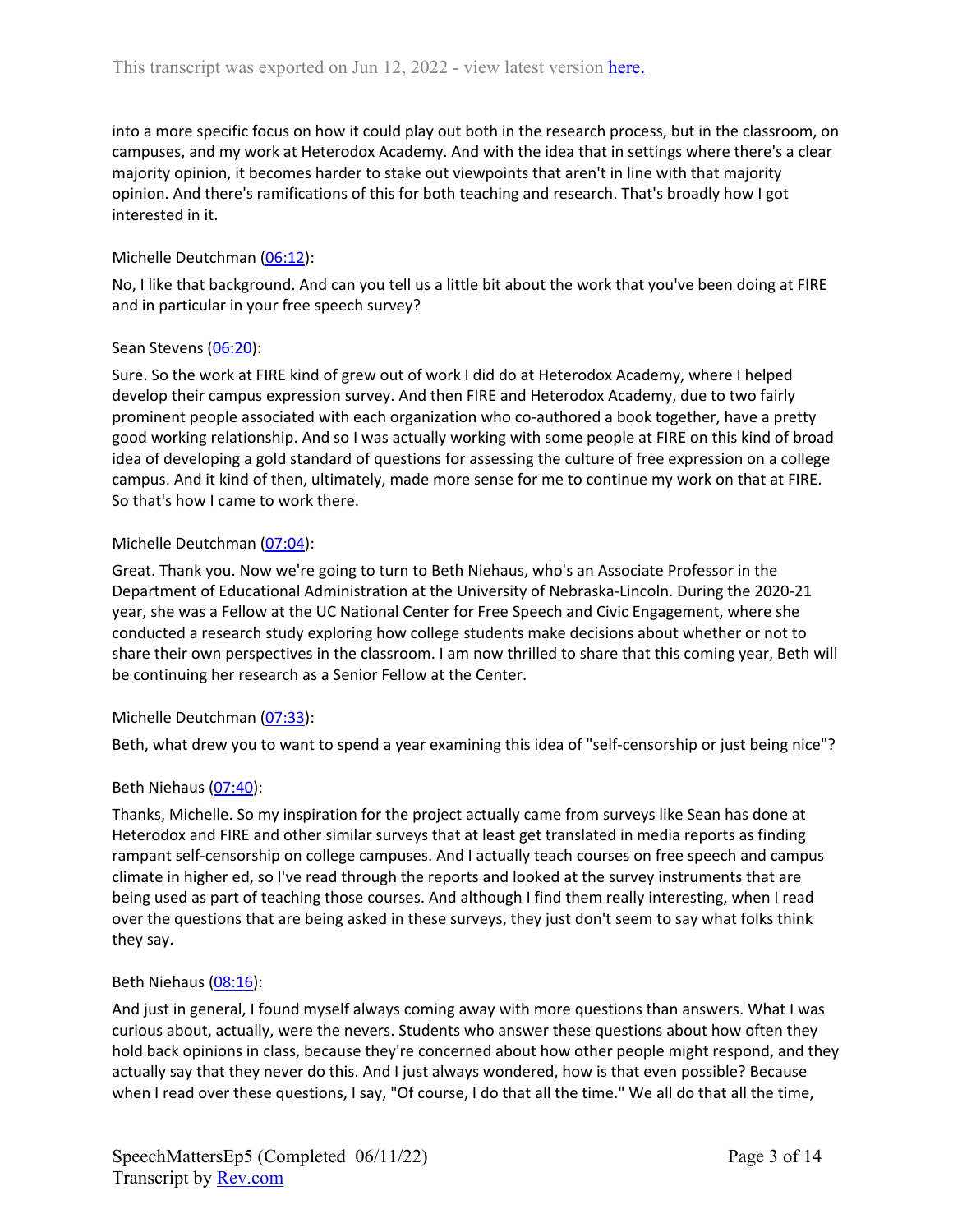because we live in a society with other people. And we care in both good and bad ways what other people think. And we care about other people's feelings. I mean, unless you're a total jerk, you probably don't walk around knowingly and intentionally trying to upset other people.

## Beth Niehaus [\(08:57\)](https://www.rev.com/transcript-editor/Edit?token=jzDeWuwYMQ2IfZPitmZopSOelTx9WdJtOeledHgDE3qttR6Yh12JaRSJgdv9sFbc_yMo0ohISLqUmMCyzZDhL2aEXGE&loadFrom=DocumentDeeplink&ts=537.34):

So I was really curious, what are students actually thinking about when they respond to these survey questions? So being fortunate enough to have a job that allows me to ask and answer interesting questions, and then being even more fortunate to get the support of the UC Center through the Fellows program, I decided to actually dig into this in ways that surveys just can't, by talking in-depth with students about how they're thinking about and navigating challenging speech issues, particularly in college classrooms.

# Beth Niehaus [\(09:25\)](https://www.rev.com/transcript-editor/Edit?token=QRl7y8mCAzrTVjhUR4B68mp9ZczjE8JQO_3YW3zywDfOxzDIr7d2vyYp9DYJ6Nafz5AQxV8DvPZH_KIvMBNP-fbmn2U&loadFrom=DocumentDeeplink&ts=565.63):

So I did, as a foundation, develop a short survey that has some questions, demographics, has a version of this question that shows up on a lot of these free speech surveys about how often students hold back their opinion in class. And then I get into some other questions and scenarios about how students are making judgments about other students' potentially controversial classroom speech.

## Beth Niehaus [\(09:48\)](https://www.rev.com/transcript-editor/Edit?token=1zWZcRaaShUCL82vUoRM75QDh6TOM0SDIVeJ6d0npjUcjE-YrVJzMl1xhL4uQ8nJbt6xhhRRA69gaQwqAygCWvooLwE&loadFrom=DocumentDeeplink&ts=588.33):

And that survey data is interesting. But the more interesting part is that I used that as a foundation for these in-depth interviews that I wanted to have with students. Because I had this survey data, I was able to intentionally select participants who reflect a diversity of political identifications, views on classroom speech, and responses to that question about how often they hold back their opinion in class. And I used that, first, for my initial report for the fellowship, which was based on 16 white students at a single institution. And then I've expanded that to a few additional institutions, and have included students of color in the interviews as well, to expand my understanding of this even further.

## Michelle Deutchman ([10:31\)](https://www.rev.com/transcript-editor/Edit?token=VmSYWmap2LZrX0Pf74kbfFVz8RSkOjndsA1IPKRvENVPf6xUezXzLaCfZ3VwwH2G5nPOqk98pn9dVKPmQlTi5PySJig&loadFrom=DocumentDeeplink&ts=631.56):

Thank you so much. So a small sample size, but you're going to, I hope, share with us in a couple minutes, what you found. I'm realizing that maybe we need to do a tiny bit of level setting before we dive into the data, which is to talk about, how we're actually defining what the problem is. And I'm curious, maybe Sean, you can start, what do each of you mean when you say self-censorship? And is it possible that others define this word differently?

## Sean Stevens ([10:59\)](https://www.rev.com/transcript-editor/Edit?token=984_-UywWZvBR_Yz35RNtqUo1DD72XuatsMPzMyWdagr47IhGo_UfbITUX05-mEBqtd4WjN2tCnuZIwssPraTDaIrrw&loadFrom=DocumentDeeplink&ts=659.32):

Sure, and the answer to the second question is, yes, of course, that's possible. I'm happy to elaborate further on that after we hear Beth's definition as well. The definition I adopt, and so this would be FIRE's definition of how we approach this, comes from a communication literature. It's fairly narrow. It's the withholding of one's opinion around an audience perceived to disagree with that opinion. It's grounded in spiral silence theory. So the idea is that people are withholding this opinion, because they're concerned about negative reactions that could result in them being marginalized or ostracized socially.

## Sean Stevens ([11:38\)](https://www.rev.com/transcript-editor/Edit?token=uRPoeYyhV-Cbbj-9Sw6EH88yfznGHDfHwUKGGpPLLWPtt-BqBfLjo0_1K4pElDZ6cydsb_MXufBuBuor_tjzXlB0zW4&loadFrom=DocumentDeeplink&ts=698.09):

So one hypothesis that generates from this is the experience or the pressure that one might feel the self-censor should be stronger when their view is in the minority. So by this definition, I wouldn't include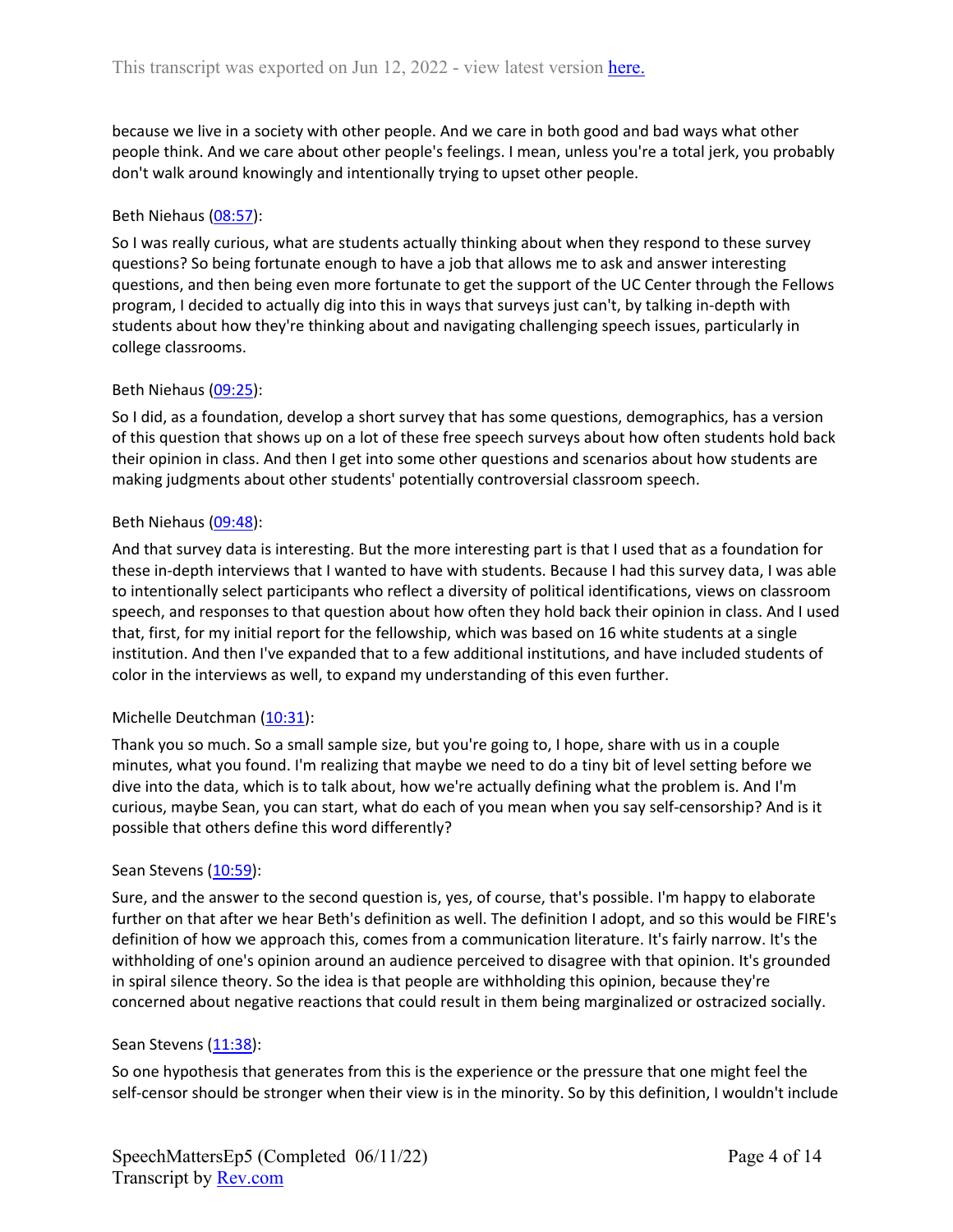things like staying silent. This isn't Beth that I'm quoting, but I'm quoting a different person who has suggested this kind of broader definition. So I wouldn't include staying silent in large lecture classes where discussions aren't encouraged, giving others a chance to speak or waiting until they're sure of their own facts or opinions before strongly stating them as self-censorship.

# Michelle Deutchman ([12:20\)](https://www.rev.com/transcript-editor/Edit?token=4YY2aDsIcW625IC18NU7LKwhRq0UN2_GIQbLmVDDF4vwoS3eWzgpx-Vsjs0nsdvc04gylwUTxpZjrNaQcTRNUWCUpDw&loadFrom=DocumentDeeplink&ts=740.22):

Okay. That's helpful. And let me give Beth a chance to say what her definition of self-censorship are, and we'll see how close the two of you are. I imagine there's going to be some overlap.

# Beth Niehaus [\(12:29\)](https://www.rev.com/transcript-editor/Edit?token=xVmAFtq24lehOnxTKdMTiefSl2HHpPN_15JGvHkk5LuPTjY_Btwjkr1djcKOZ-Dp_9s-9uFwVaIYqdFhqNaEFhpYDf4&loadFrom=DocumentDeeplink&ts=749.98):

Yes, I think, Michelle, you asked if people define the word differently, and I think a lot of people mean a lot of different things when they use the term self-censorship. And there's certainly the more academic definition that Sean provided, and I think that is a helpful definition. When I dig into the academic literature on this, I find that there's not one widely agreed upon definition.

# Beth Niehaus [\(12:55\)](https://www.rev.com/transcript-editor/Edit?token=kqUJIDgwetFKKh2u8OLLKbjRbLWDNm6BUltphIFcLytYeZrqkHCEdh67dKgE52Xc40HARoZ5s293VJlaPjZvO-3ovcE&loadFrom=DocumentDeeplink&ts=775.04):

There's some common elements around someone refraining from expressing something when there's no formal external censorship. So there's no law or rule that a person can't express what they would otherwise express. There are often these elements of, like Sean was saying, a person's viewpoint being in the minority and fearing some sort of social sanction. Some folks put in other criteria that there need to be, say, some sort of power dynamic or what I find to be a very vague criteria that the expression is something that should be expressed for some reason.

## Beth Niehaus [\(13:35\)](https://www.rev.com/transcript-editor/Edit?token=sXxtZRDfNLB4_7RJsAK8jTAPWMCJ5GnjihPMnBq5EYC_IsHC5ksr4adudzi0HvoAVE0GpDSQCx2MZw0B7mrfOCcP3m4&loadFrom=DocumentDeeplink&ts=815.75):

I think in practical senses though, all of these academic definitions are interesting and helpful in an academic sense, but in the real world, I think, when we're applying the term self-censorship to the higher education context, it's really quite ill-defined. People make a lot of assumptions about what selfcensorship means. And some of them are talking about self-censorship in exactly the way that Sean was talking about. But I think more often the implication is much broader. That it's about any sort of decision that students make to not speak up for whatever reason. I don't think that's a particularly helpful definition. But because the term self-censorship is so ill-defined in practice, I actually will throw in that, I prefer the term self-editing that Carlos Cortez has proposed, to capture this wide array of decisions that individuals make about what, when, and how to communicate particular ideas.

## Beth Niehaus [\(14:37\)](https://www.rev.com/transcript-editor/Edit?token=dBd3pqLgID16_J3XtOEgEpUHyA4pZYWGBMYUh8t5iqpIGoUFuJt7JhyZsG_KksQpeEesbFp6P8cVJujjY4q8FqR2E4w&loadFrom=DocumentDeeplink&ts=877.46):

Unfortunately, that terminology hasn't really taken off. So we're left with this term self-censorship that gets used in so many different ways. I try not to use the term self-censorship when I can avoid it, but when I am using it, I'm usually using it in response to something. So I'm using it in whatever way the thing I'm responding to, or the person I'm responding to, is using it. So that might not be the most helpful definition of self-censorship, but because I think it's such a poorly defined concept in practice, I think that's what we're left with.

# Michelle Deutchman ([15:11\)](https://www.rev.com/transcript-editor/Edit?token=CBCQM659SFO6UshnrX9i19MKRaU-jkfQn54Tyl4M6gKCu6XIRB3W_sKH0o4OjeCuBWx9Za-2A0GnRrVZA3rpAFUubIg&loadFrom=DocumentDeeplink&ts=911.58):

Well, I think it's really interesting to hear from both of you, because it seems like it might be hard to be comparing apples to apples when different folks, both in the research arena and then in the applied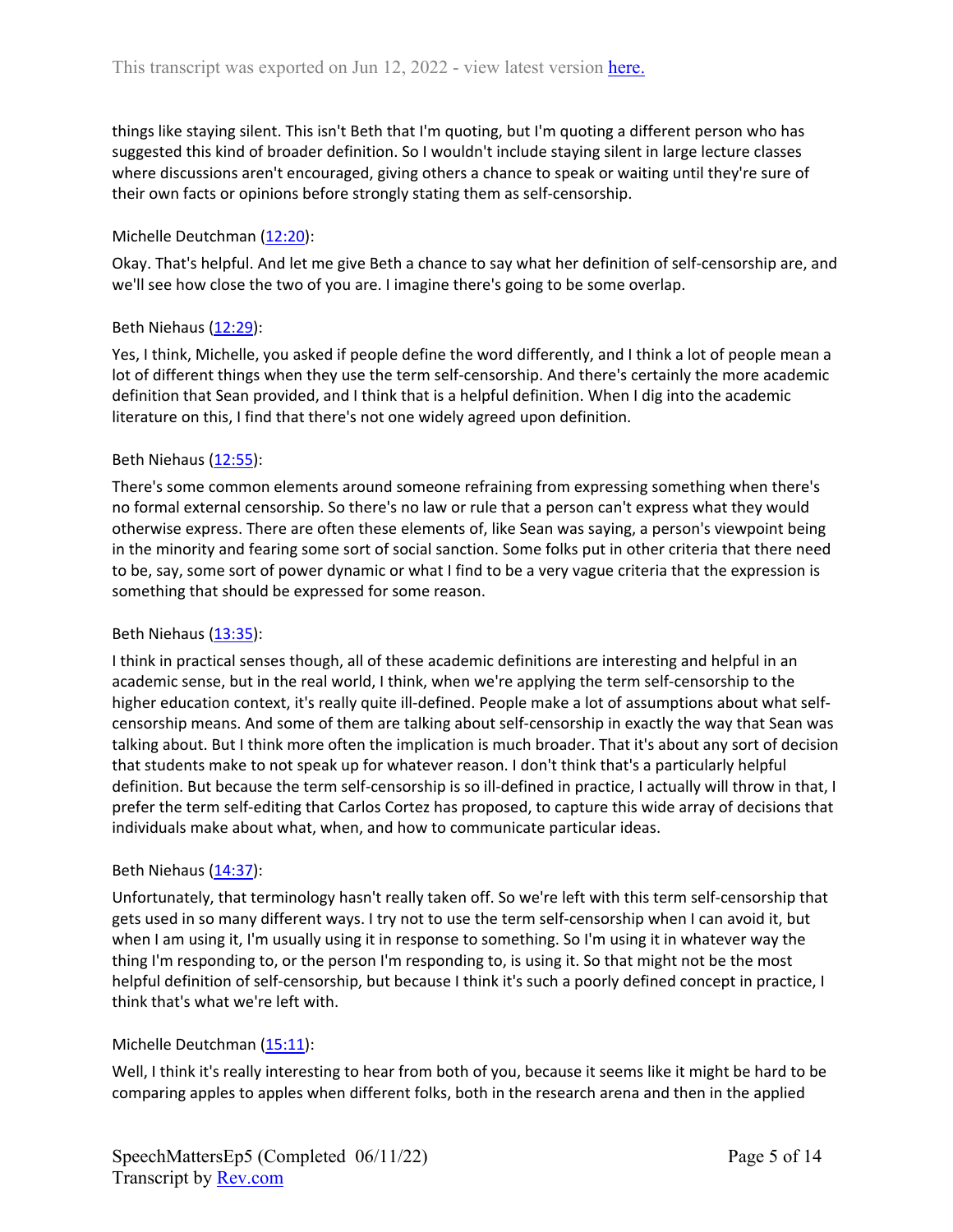area, have different definitions. Sean, did you want to just comment on anything Beth said, or on the idea of self-editing, before we move on to talk about some of the findings from the FIRE study?

## Sean Stevens ([15:34\)](https://www.rev.com/transcript-editor/Edit?token=qB1P014AggQWwY7TeeR7q9OLixQJY4GjEhyWm3caqtiwSQ3bE5s0BZpgqloUk8jvRFNFzaL0fPXxM_q5v-S2RLxTBP8&loadFrom=DocumentDeeplink&ts=934.19):

Honestly, it's like, the way we're discussing this is how the process of science and especially social science works or ideally works. How different people choose to operationalize a variable or a construct, meaning like how we define it, and what we're actually trying to measure, is really interesting and also important. And when you're doing work like this, in terms of scientific purpose or goal of it, you're trying to start continue a conversation, because no one way of approaching investigating an important phenomenon or construct is the way. And different ways can be very informative. And so that's kind of the beauty of all this is you put together these different ways of measuring phenomenon and even different ways of defining them.

# Sean Stevens ([16:27\)](https://www.rev.com/transcript-editor/Edit?token=Tv9lGCmEKinaP4s5_eTslgPSGFaSjDpBcoSggt34CQLMhfsWiI4f0aFddC50FgS5sM4aWBvSaqXNwybyZTjuNrpSWPM&loadFrom=DocumentDeeplink&ts=987.2):

And I think we come to a better understanding, or hopefully come to a better understanding of what's actually going on with something like self-censorship. And we also, in the process of doing that, identify the better ways of identifying when it's actually occurred. And so I think that's all very important. I think a back and forth like this is healthy.

# Michelle Deutchman ([16:45\)](https://www.rev.com/transcript-editor/Edit?token=Cae_jO1-IdjOeBNIztW1UmlsdZNCHzMGW3Nl4wRD4VC2SjMkQNSVMzBGXa3ewGIgg5ZPMpm8kkDXYQpxWTjsrDg_VJI&loadFrom=DocumentDeeplink&ts=1005.83):

You mean this is actually what academic inquiry is supposed to look like. And I'm glad that both of you are modeling that. And I guess one question, before we get into the data is, why do you think this issue has become such a polarizing and combative one, sort of writ large?

## Beth Niehaus [\(17:03\)](https://www.rev.com/transcript-editor/Edit?token=YaNG3vtWfN3Sm3DIU9cderNXE2liIrtOhENvL8u61B3WqoLl9UbcK10T56DrNJ6mnL49vI9xaHxa7yWGQPDwgNNJmt4&loadFrom=DocumentDeeplink&ts=1023.68):

I think that's a really good question. I think, ultimately, it's because a lot of people don't actually want to have a productive discussion about the topic. Not to speak for Sean, but my impression from our interactions in this podcast and elsewhere has been that we both care a lot about actually improving the learning experience of college students, and care very little, if at all, about furthering a particular political agenda. But that's not how most of these conversations or how much of the debate on Twitter around self-censorship actually happens or is actually grounded.

## Beth Niehaus [\(17:41\)](https://www.rev.com/transcript-editor/Edit?token=zc5v_NWtif_uiAnxplOfMKngyC-MdG4NPIp6ag7PTQlHod_LUuQPtxA9xvgWokfOnkm_-e7OMHu58DfA30eJE-4ihfk&loadFrom=DocumentDeeplink&ts=1061.73):

I think if you want to solve a problem, you work hard to identify what the problem is and what's causing it. But if you want to score political points, you take data and you over interpret it and you misinterpret it to get people riled up. And those two approaches I think are really incompatible. But I think that what gets the most play on Twitter and in the media is getting people riled up. That's not to say that there aren't a lot of these really great more academic conversations happening. That's just not, you can't fit that into a tweet. And so I think that that's where the combativeness and the polarization comes in, when instead of trying to understand and solve a problem, you're just trying to make people angry.

## Michelle Deutchman ([18:28\)](https://www.rev.com/transcript-editor/Edit?token=DPHdHwOgAeuzkRl9i0VcumeN_sY83NTGWHlaySHNIDGKWq5PUVBcbfcze-k0MhpJkOixeRyTIkqvMzEUNkbIyZjeqak&loadFrom=DocumentDeeplink&ts=1108.05):

I definitely feel like you can't say anything particularly nuanced in a tweet, or at least I haven't mastered that art. Sean, do you want to jump in?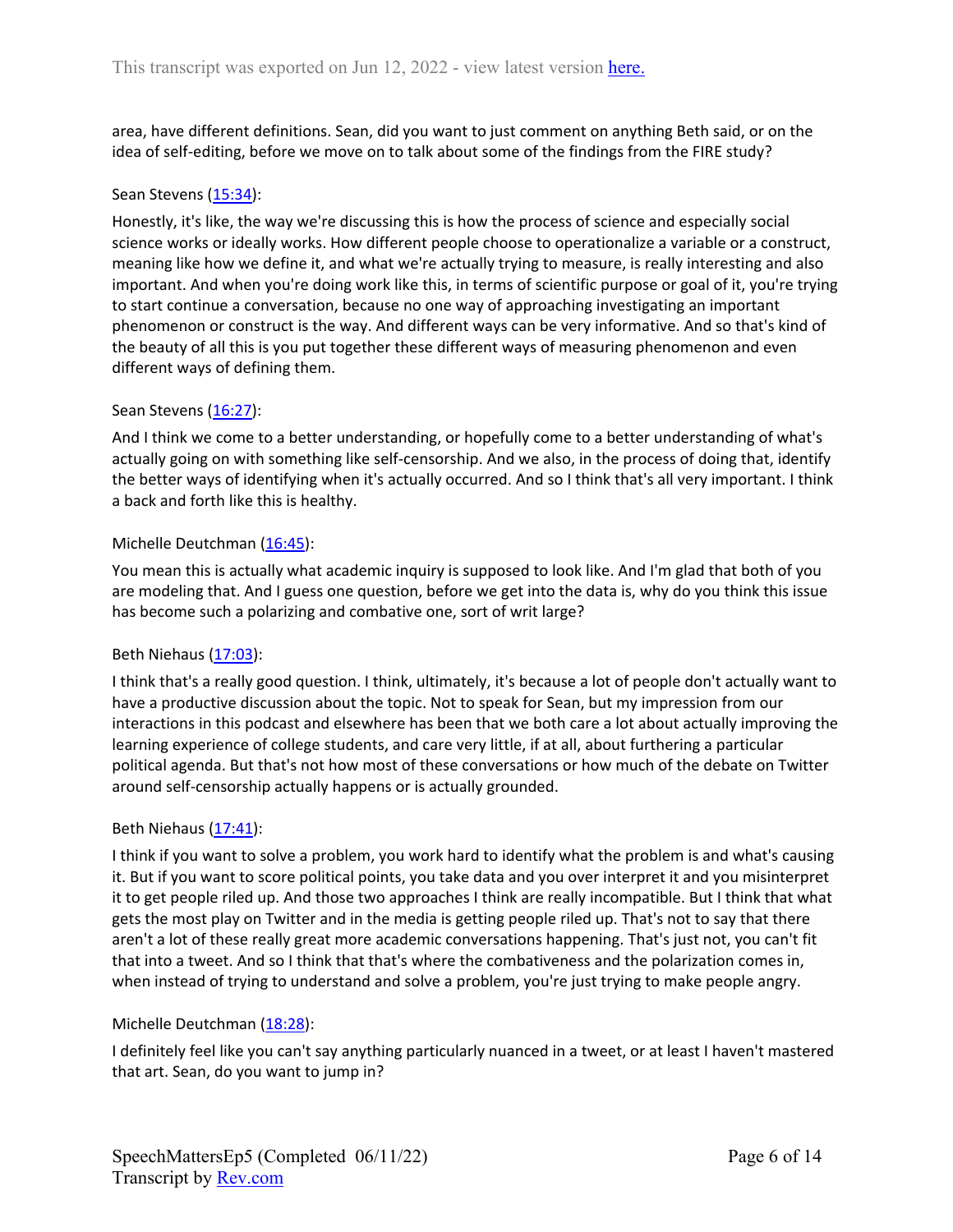# Sean Stevens ([18:38\)](https://www.rev.com/transcript-editor/Edit?token=BQkz1L_6iE763a2uE_qXW_9tX-OvaFnV7ZBQcUxiXI11pWrI8-NBOquBVRX6aI7VcS9wwSA54vcb0QzgKsxPWISXWqU&loadFrom=DocumentDeeplink&ts=1118.13):

I mean, I largely agree with what Beth said there. I think that only things I might add is colleges and college campuses always, I think, in some ways been part of like culture war type battles. And the free speech movement in '60s at UC Berkeley started there, through to today. And I think in some ways it's reflective of broader society and kind of things that Beth talked about, of we have political actors, both politicians and then also just political actors who aren't necessarily elected officials, who have an interest in cherry picking data points to further their agenda or their goals, without putting those data points into the appropriate or broader context in which they've been collected. And that's really a disservice to what we actually kind of know about these topics. And then it also just fuels partisan divide and rancor and kind of all this stuff we don't like to see in the back and forth on cable news and Twitter.

# Michelle Deutchman ([19:54\)](https://www.rev.com/transcript-editor/Edit?token=LDYulk33P6Whm71CX_sIGGcAgIK09RbC3tyS4T4TAUXfbUYLYnLHlOFQEPfHOFPiW94S4slikmOTv16RhNpv9bi6IJA&loadFrom=DocumentDeeplink&ts=1194.73):

Right. So now, as the two of you get to discuss some of the data, we can stay away from that and really dig in. So Sean, much has been made of one of the central findings of FIRE's most recent student survey, and that is that more than 80% of students reported self-censoring their viewpoints at their colleges, at least some of the time, with 21% saying they censor themselves often. Can you tell us a little about the statistic? And what FIRE is trying to measure? And how you interpret these numbers?

## Sean Stevens ([20:27\)](https://www.rev.com/transcript-editor/Edit?token=gcGhoGJKFGqrkP0bc7HWdrJy8bX84v2oYAWv4iULakIx_tMoFKbuVngBRo8wkXLUe1_cRw9hsy2OKGVcONC9C-2I4s0&loadFrom=DocumentDeeplink&ts=1227.52):

Yeah. And, also, I'll point out actually that the text of the question, on your campus, how often have you felt you could not express your opinion, et cetera, doesn't actually explicitly mention self-censorship. I think largely for the reasons Beth kind of got into before, as to why you don't want to call it that: it has a negative connotation. So in trying to measure the phenomenon, you don't want to, I think, necessarily name it, because of that word being charged.

## Sean Stevens ([20:53\)](https://www.rev.com/transcript-editor/Edit?token=ip8fpdLSNjlUfMuId9VxlsNvsbxQG7gz5FepYzfztG6Iu7_tQQSzyIyqjb8vBWMxVEoINkdMU5hCzeShK5OxVzBUj5A&loadFrom=DocumentDeeplink&ts=1253.88):

So I'll say that up front. And then the way I would interpret this is, I would stress put it into context. I think the most important thing to take away from here, if we're going to talk about who's really selfcensoring on campus, is really the students that say fairly or very often. So it's the 21% figure. Putting that another way, that's roughly one in every five students, an estimate that I think you could have reasonable confidence in given the size and scope of the sample we collected. It's over 37,000 students from all over the USA, and there's a wide variety of demographics.

## Sean Stevens ([21:30\)](https://www.rev.com/transcript-editor/Edit?token=HfYf9WpCo8E_vc6K3X4wHk7XDJvCzCx6PvNyQHx3B2V504Frs7aHN5Y3jjJFfkzk7y7SlapIGMLRypo6qlTSBUxY7QU&loadFrom=DocumentDeeplink&ts=1290.96):

So that to me is the concerning figure in all this, that one in five students say that they might be doing this often. We'll get into if that is what they're doing or not, I guess in a little bit. And then the only other thing I guess I'd add is on top of this, the hypothesis I suggested above that students whose views are in the minority should report greater pressure to self-censor. So they should report that they're doing it more often in effect in response to this question.

## Sean Stevens ([22:03\)](https://www.rev.com/transcript-editor/Edit?token=XrMAdDIeNX_v7rowpB_YniHtWyrBr9_80kGxCqzxtVvV8SjF2Ek78poPIszxwF3ODUD6Q4hQkyUDot-fdmpYfUAcdkg&loadFrom=DocumentDeeplink&ts=1323.28):

And this is exactly what we find when we look at students in the political minority. And I'll emphasize that this includes the handful, and it's not that many, but the handful of campuses where liberal students are the minority of students on campus. So to me that supports this broad idea of spiral silence theory. It's a data point in that favor.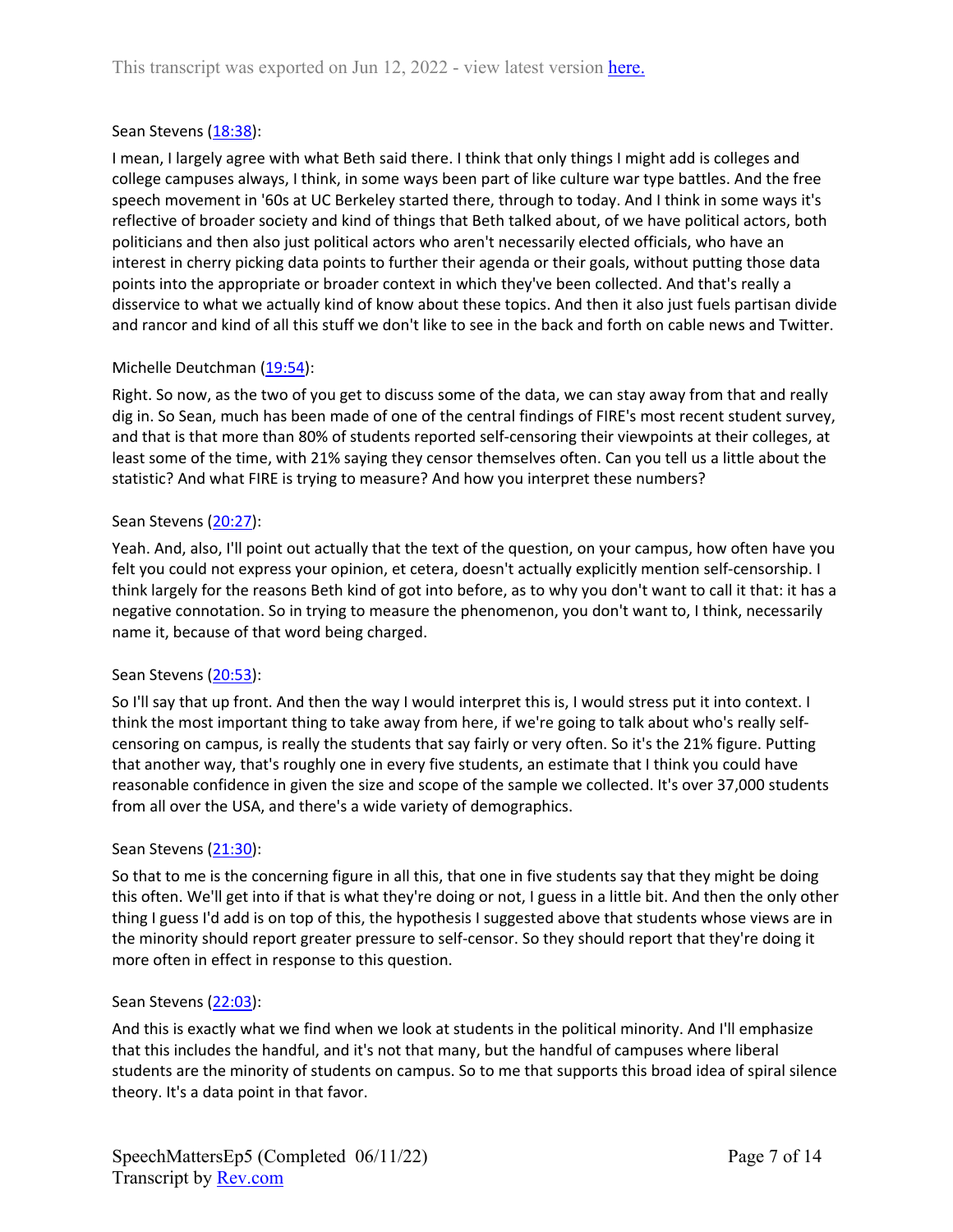## Sean Stevens ([22:23\)](https://www.rev.com/transcript-editor/Edit?token=sCdAdKeHH9x7It87xIEsVydLz5YybZvEOOMvosS2ZMk8QIIhkwmpCLkm2dgV__ZMK9d8l_Dqir8KggnHyFWzjHGvap0&loadFrom=DocumentDeeplink&ts=1343):

And so just broadly going by the definition offered above, I think the 21% figure is concerning. It suggests a notable portion of students are fearful of engaging in discussions that many professors and other adults in general would consider important to the functioning of a healthy democracy. I think that that can only further contribute to some of the polarization, I think we've been discussing and are concerned about.

## Michelle Deutchman ([22:52\)](https://www.rev.com/transcript-editor/Edit?token=oziAfNbH0Y6ktOec-CkFvzvvAEnGZb8aj6n1p_oUOTmYc6OzqRo7rsVrgh9oJxZnRGPdDLO7Jl6XBdUWREBrG7iKmR8&loadFrom=DocumentDeeplink&ts=1372.08):

Thanks. That's really interesting about the small data set of universities or colleges where students who are liberal or in the minority. I did not know that. So, Beth, I imagine you have some thoughts and concerns to share about these kinds of findings. And maybe you could tell us a little bit about how your qualitative research told a bit of a different story than the one that Sean is telling.

## Beth Niehaus [\(23:18\)](https://www.rev.com/transcript-editor/Edit?token=eQVyCAcVqae8SUR0O4V08sieDbOoUqh9Df0O6eB0KSPjYyHyGTi1_pp6SK69stcKPFaebV4eA1MDGMa6tu26DkSbilU&loadFrom=DocumentDeeplink&ts=1398.75):

Sure. So from the survey data that I have, my survey data really do mirror the national, bigger surveys. The vast majority of students who responded to my survey also said that they at least sometimes hold back their opinion in class. I didn't pull out the high end of that, but my guess is that it would be very similar to the FIRE survey, and that conservative students do more frequently hold back their opinion than the liberal students.

## Beth Niehaus [\(23:48\)](https://www.rev.com/transcript-editor/Edit?token=gVDbLfrXWgAVN6awVMvSryZg8qpxQ45X12Qb5ncDadE8ZGbDbo6v6c-MsVjsiMy4fsj0YtuvbeOKopmThcfphxu2BUA&loadFrom=DocumentDeeplink&ts=1428.3):

But I think the advantage of digging into this more qualitatively is getting that more nuanced and complicated view of what's actually going on. What are students actually thinking about when they answer these questions? And as I suspected, when I talked with students, I really found that everyone holds back their opinion at some times, in certain situations. Even the students who I spoke with who said that they never held back their opinion, did in fact do so at certain times. Probably not in ways that would meet Sean's definition of self-censorship, but in ways that they're thinking about potentially, when we ask them questions like this.

## Beth Niehaus [\(24:33\)](https://www.rev.com/transcript-editor/Edit?token=1dboAwZX7oCNb0_4lQ-RaG6Njp-6M5l75KXB1qZjGA1COCbAkMHNESCc2kft9-9RAQkmzKKVaBG_4JHFKYjBf6YFHoE&loadFrom=DocumentDeeplink&ts=1473.29):

And the ways that students were answering this question really varied a lot. But ultimately what students talked to me about, in terms of how they decide whether or not to speak up in class was about the context they're in. Who their audience is, whether they knew the people who were in that audience well or not, whether they had important relationships with people they were speaking with. But then also whether they could make a productive contribution to a particular discussion, and whether it was the right time and place to voice their opinion.

## Beth Niehaus [\(25:05\)](https://www.rev.com/transcript-editor/Edit?token=jBDuJMZHUJbDKG-gt4kJ5GsVKFaA0cPRoiRfE7YbTWalRbOX31mk4qLUPRJfivZxicBHGCa8w1cbitAeKsvt7Nq_Pu8&loadFrom=DocumentDeeplink&ts=1505.25):

From talking with these students and getting a sense of how they actually think about their own and other students' classroom speech, I really am concerned about the validity of these survey questions. Are these survey questions actually measuring what we think they're measuring? I think for those of us who are steeped in this academic literature, who think a lot about free speech, and think a lot about self-censorship, these questions have really strong face validity. It seems to be asking what that really tight, narrow definition of self-censorship is.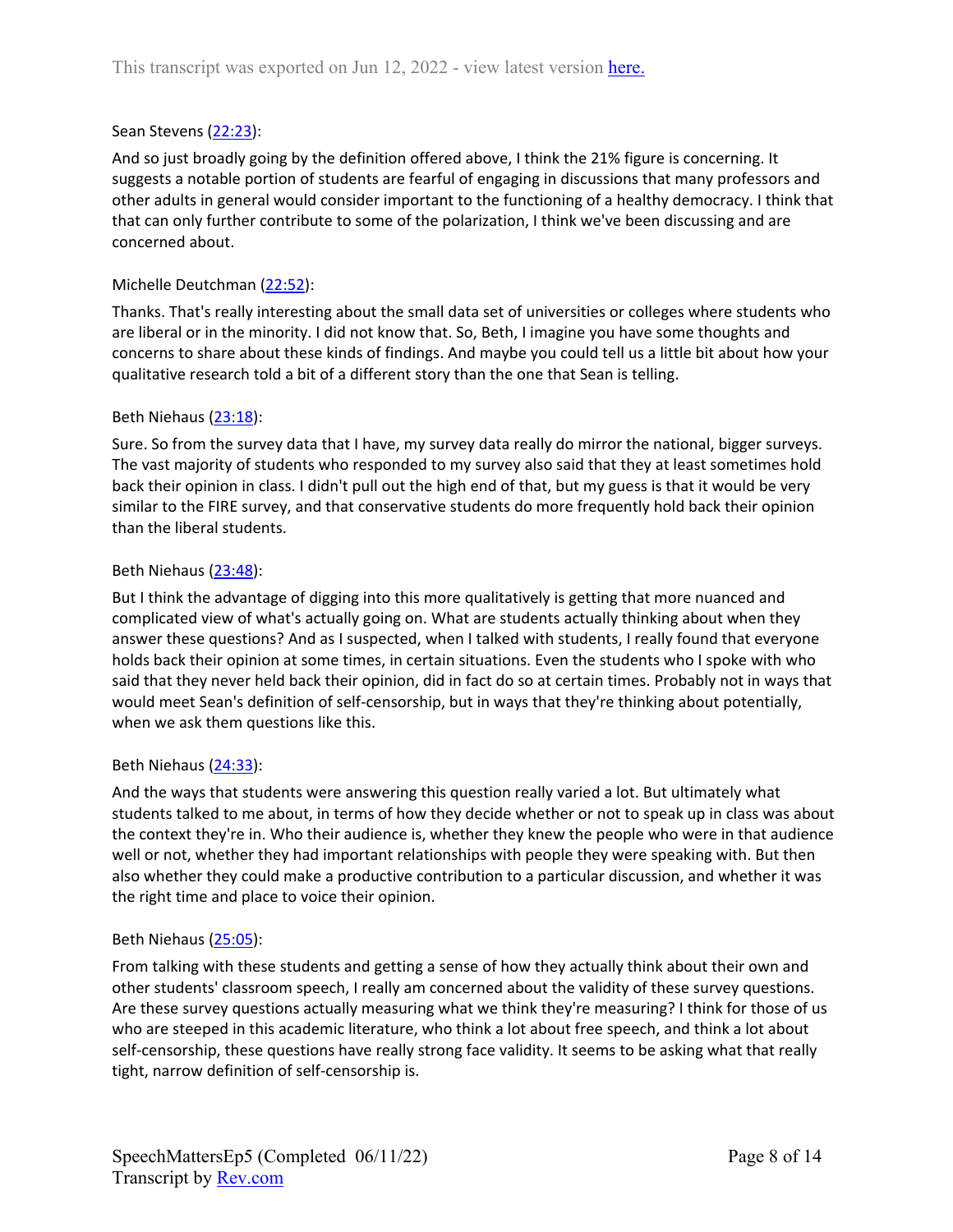## Beth Niehaus [\(25:40\)](https://www.rev.com/transcript-editor/Edit?token=firi-MBjttEsQtFQtTLjRW7SOqvYFHVRyeaNw7canMxyDma8enKWfqPz806jIvRxgbKebvKGx4-h9KEKxm2AyfNNI9U&loadFrom=DocumentDeeplink&ts=1540.66):

But then when I talk with students about it, they're talking about a lot of other things. And so I think to some extent, these questions are capturing some problematic self-censorship, some concerning decisions that students might be making based on that fear of social sanction and having a minority opinion. But it's also capturing a lot of other stuff that's going on.

#### Beth Niehaus [\(26:05\)](https://www.rev.com/transcript-editor/Edit?token=fSsyaYDUEXGN_0ohc7huan3D9BfuvpJL9WkcjtfNKAUsLOn29l5aWIZOevL7nE45x_8ouyXK15Xu43ZscyhffAZjBQk&loadFrom=DocumentDeeplink&ts=1565.32):

And then to the extent that these questions might be measuring a form of problematic self-censorship, I think one of the things that we're missing is what's driving that phenomenon. What is at the core of that actual problem? Why are students making the decisions that they're making? Because I think if we don't adequately identify the problem, we can't solve it. And the things that we might try to do to solve it, if we're wrong about what the problem is, might make the problem worse. And I could give examples and make that more concrete if you want, but I'll pause there so that I don't run away with the conversation.

#### Michelle Deutchman ([26:43\)](https://www.rev.com/transcript-editor/Edit?token=iXvZiNCr1ZXB37N9seqk7ijO2rBKDMfbYeMeCaIuzZUcwFxJpkF55mQbdwVWYI6soiHzCvv01y33b2xlkLmDq_Xqda4&loadFrom=DocumentDeeplink&ts=1603.03):

Okay. Well, you're not running away yet, but I imagine Sean has some thoughts and rejoinder. So Sean, why don't you go ahead.

#### Sean Stevens ([26:51\)](https://www.rev.com/transcript-editor/Edit?token=PgbHQYv8YPIiKJNoOjM2294NEp6l0HNi8KEKX4SUV7nqeln6joZ8NZwbtBcnlItonAtsQoQJSgBA1ht_u-YIGe3pMmU&loadFrom=DocumentDeeplink&ts=1611.54):

Actually, something that we haven't gone into much depth of, but we do have as part of our data, is the exception of the students who responded never. And I agree with Beth, I mean, that option's included mainly because it's like some people that they would be annoyed if they didn't have that option. But I find it hard to believe that someone has never done this. But anyone who didn't say never, we actually do follow up and we ask them to please share a moment when you personally felt you could not express your opinion on campus.

## Sean Stevens ([27:27\)](https://www.rev.com/transcript-editor/Edit?token=zkFNIrkSD-AEJQx2_-GGAx77QarOAbGtAbmx50tp4m8qtEtS1k10bi2VqVz6RzoUJZhovRneSaHCOpKT6mCUePynDn8&loadFrom=DocumentDeeplink&ts=1647.5):

And I can really only, right now, tell you how we're working on putting all this together, because there are actually a total of 15,360 comments, that's after removing responses that were blank or were gibberish, basically, like random letters and numbers. And then there's a little over 13,000 substantive comments. And so within there, there's roughly about 2000 comments that we do have that I think would fit Beth's findings, where students reported that they self-censor and then effectively said, "No, this never happened to me."

## Sean Stevens ([28:13\)](https://www.rev.com/transcript-editor/Edit?token=24haMsjvxIV-r_5zvS1RDfrc_AOztnXbYKFPdhAO76uMh8ZhzHgBxuGFBQJsp002rVxmThlg-pSapjHhti-hocJyzPs&loadFrom=DocumentDeeplink&ts=1693.87):

Then we have 13,000 substantive comments that describe anywhere from a very brief explanation of something, which may or may not count as self-censorship under the definition I've offered, up to kind of very rich definitions of experiences that pretty clearly fit that definition. So basically, this is all very preliminary and kind of overarching, but that's what you can tell just from kind of eyeballing these comments.

## Sean Stevens ([28:42\)](https://www.rev.com/transcript-editor/Edit?token=Z_gYJWx09WDmNj3pdDZJhGRaLk5IUznQ55fyfILOd3fYEZpYCur940ZX43CzVZVP1Nd6dbR5IiYvG6VmOL-UEO0Zm0E&loadFrom=DocumentDeeplink&ts=1722.84):

The way we're kind of tackling them is we actually currently have multiple people going through the full data set minus the blanks and the gibberish, and they're coding these comments. So they're coding for instances of self-censorship, they're coding for the topics that students mentioned, they're coding for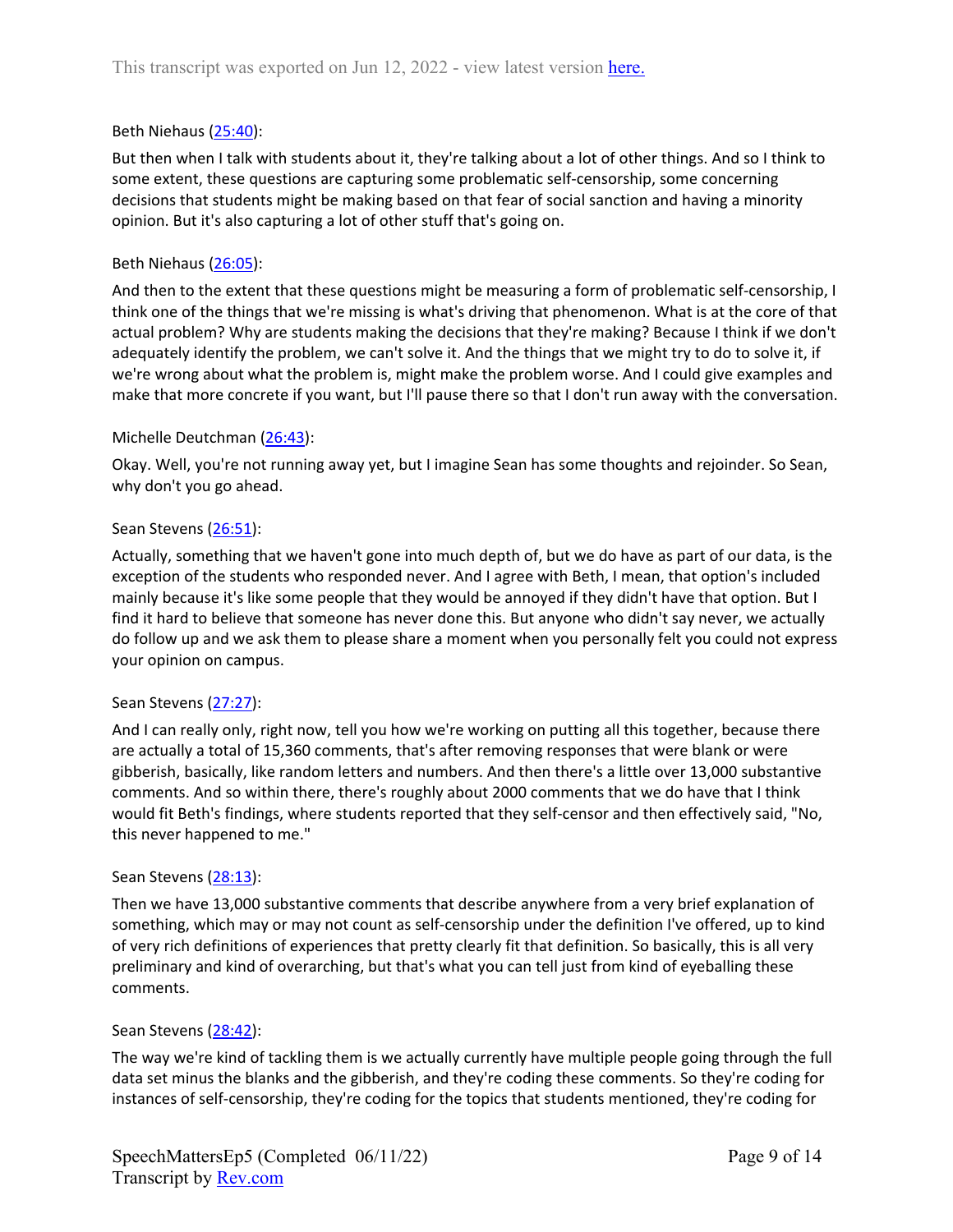when students say that they don't do this, or this has never happened to them, they're coding for, if they express something that sounds more like just disinterest in the topic, or sometimes you're just being polite, because those comments do show up.

## Sean Stevens ([29:18\)](https://www.rev.com/transcript-editor/Edit?token=Oz66GsxP5AAsxerqXj3YXe7Cdvo-MoDEk7Lc3kABKuDErans08uKKXLAj_0lT-IAGM9S-7IrbitVkNFXgiruaa79Ch8&loadFrom=DocumentDeeplink&ts=1758.84):

What we do after this coding is done is we assess the strength of agreement between our raters. We've actually done some periodic check-ins to make sure they don't code everything. And then we have them totally in disagreement, so we've kind of refined their level of agreement as they've gone through an initial pool. So once they finish doing that, there's a number of analyses we can do further, which will help look at some of the questions raised by Beth's important findings. And again, to point out how this is an example of the scientific process, we're asking those questions because of the findings she has, with the more in depth interviews, which certainly go beyond this one question, where they're typing an answer in a survey box.

# Michelle Deutchman ([30:08\)](https://www.rev.com/transcript-editor/Edit?token=sI9DhztUVdJGl_q5fpDiO9PZ2O-O0Mt5NUz046_0h5Tzzx1GDFimFHBgzEvDnPR_cczLdIIr3ZcbPEt_5wmi1-W3l28&loadFrom=DocumentDeeplink&ts=1808.15):

Thanks. I have to say, Sean, I'm relieved to hear that you are not the only person who has to go through these thousands of comments. I'm glad you have some backup. So I would love to spend some time talking about, let's start with what steps universities should be taking vis-a-vis these sorts of issues? And Beth, why don't you go ahead and start?

## Beth Niehaus [\(30:26\)](https://www.rev.com/transcript-editor/Edit?token=NgTxZbWf_7VnPHbOB9hYQwQ9AZIOP3hiHxuhDNBbO3lJ24yrGk5YkaKsi8V0t_tXeGiq1OYgelwoPNoWxRqyx-iueug&loadFrom=DocumentDeeplink&ts=1826.57):

Sure. I think there are a number of things that universities and folks within universities, professors, administrators can be doing. And then I hope we also get to some of the questions about what folks who are involved in the broader discussion about self-censorship should be doing. But we'll start with universities.

## Beth Niehaus [\(30:51\)](https://www.rev.com/transcript-editor/Edit?token=hmX0m9yYX-hlWeoFP1oOqUZaHZWcpVYJYPDcEk_AkDF6w8PfWNIQbOQ0NKzl3AoM0yJla6NqjT0BF2stEbe879PI-VU&loadFrom=DocumentDeeplink&ts=1851.1):

I don't know that anyone has the full answer to this, but based on my research, there are a few ideas I have for what we can be doing to help students engage more productively in robust discussions of controversial issues. I think one key takeaway that I had is that we need to provide students with the information they need to engage in discussions, and teach them how to support their assertions with evidence in discussions. So students, of course, should connect classroom learning to their personal experience and perspectives. We know that's really good teaching practice.

## Beth Niehaus [\(31:31\)](https://www.rev.com/transcript-editor/Edit?token=eGWOcy0AdpAmS__R17FxAYHMZw3W9znLAX3snGxjPyYgS6Sz5uLJgprdSTKBIe5ZKfmXDlbsRvlHewWUaTrQYkz1Db4&loadFrom=DocumentDeeplink&ts=1891.85):

But focusing on information and evidence can help students feel more confident in contributing to class discussions, and can help keep those discussions from being about individual people in the classroom and individual people's opinions or feelings. Because that's where students who I've talked with, tend to get the most uncomfortable, where if they can depersonalize the conversation a little bit, that seems to be helpful.

## Beth Niehaus [\(31:58\)](https://www.rev.com/transcript-editor/Edit?token=Zs8EgVoD7Hb2Jlvgg5iGFDOYTNYIkWnxguEZhtC9HmtezBriZUi0iwbhIFHcBAsYkrWd9aPHfs88C8RDpMWtoQgjICk&loadFrom=DocumentDeeplink&ts=1918.69):

Similarly, I think that having good ground rules and expectations so that students know where those guardrails are. A lot of students are unsure of how to express themselves without offending other people, and that's a good instinct. We need to help them figure out how to do this. So giving examples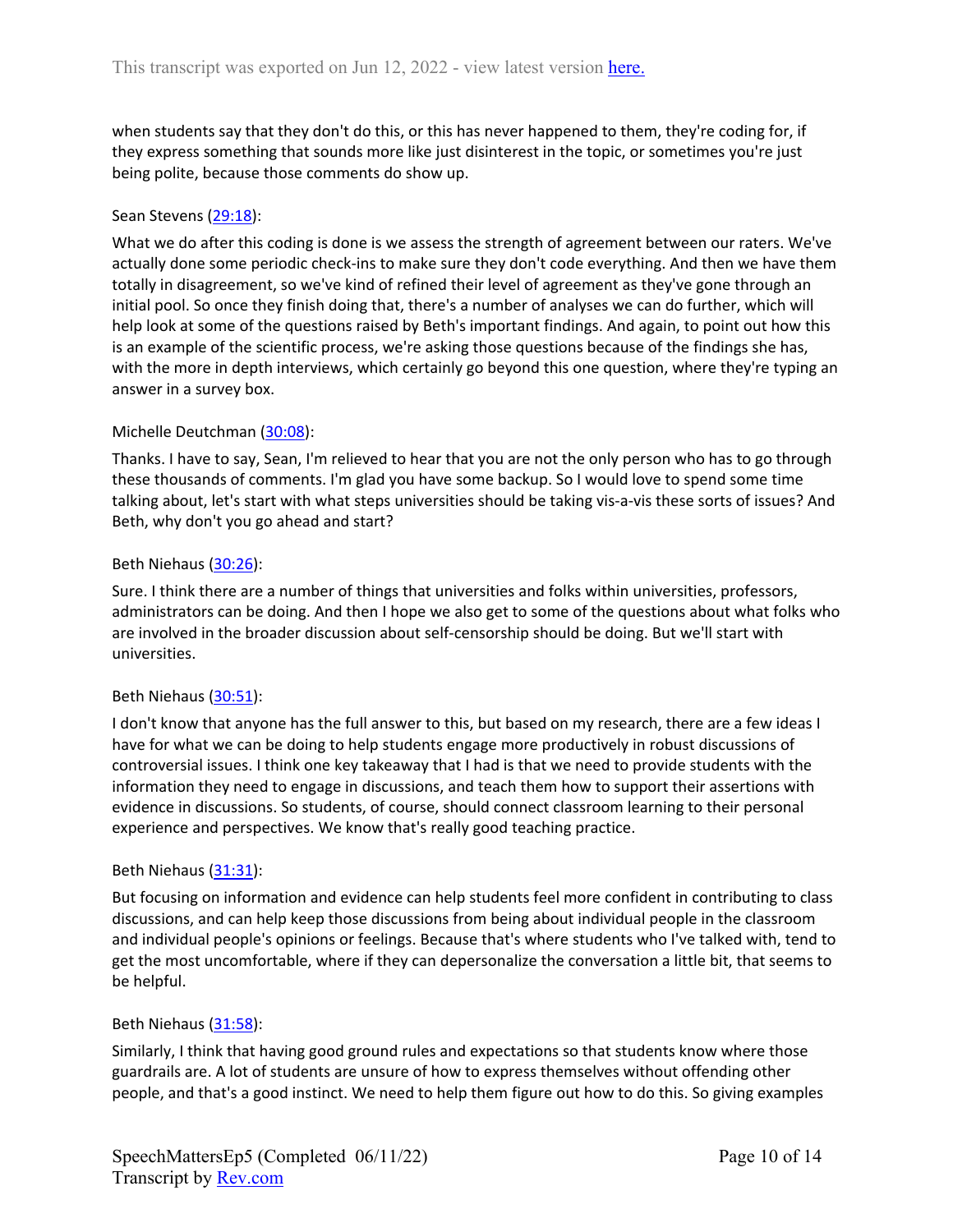of how to word comments constructively, and how to respond if someone says something that they disagree with or finds offensive. Students need these tools to be able to engage in these sorts of discussions that we want to see them engage in.

# Beth Niehaus [\(32:32\)](https://www.rev.com/transcript-editor/Edit?token=8fEHgB_5lmqh5PQ4cKcxuGcQ0RPQhMqh4x1Ba4ET6o5k0o47wX8VIVoVG6Nd-st46Pc-XeF5xGeIFS93P0LKc2CrKrU&loadFrom=DocumentDeeplink&ts=1952.24):

I think a lot of times in higher education, we fall into this trap of assuming that students just know how to do all of these things. But we're in the business of education, and so it's not just about the content, but also that process of engaging in education. So for example, I think just like we have students take courses on college level writing, we should have courses that all students take on engaging in dialogue. We can't assume that students come to college knowing how to do this, because they don't have much experience in high school engaging with diverse perspectives on controversial issues. And they don't see this modeled well in politics or the media.

# Beth Niehaus [\(33:11\)](https://www.rev.com/transcript-editor/Edit?token=INtAQCtcq_GhlwXwK0l3x-MGNRnzWaeaIW-dHiO0-Gq9KEXd_ex0Ih40kr8r5jW40hDPac2WK2IevZNFiRg3J1SuYhE&loadFrom=DocumentDeeplink&ts=1991.63):

And then as part of that, I think we also need to remember that students don't necessarily see the benefit of engaging in difficult or potentially controversial discussions in or out of class. This was something that was a surprise finding for me, but in hindsight probably shouldn't have been. Some students that I talked to really wanted to engage in discussion and some of them did actually do that. And some of them didn't know how to do that, and then were struggling with it.

## Beth Niehaus [\(33:37\)](https://www.rev.com/transcript-editor/Edit?token=w4729VivrzoTC7sd1NWsIv0WdGBpOkhygeuQClFq26oSwHZOolLfC3pDnum6CK4JljMtUMnSSYH7i5lDKwiSYraXgWg&loadFrom=DocumentDeeplink&ts=2017.84):

But some students I talked to, more than I would've liked being someone who really cares about these issues, there were a number of students who just didn't want to engage with these issues for a variety of reasons. And so I think that those of us who are steeped in this free speech world choose to get involved in this work because we see the benefit of engagement. And sometimes we need that reminder that not everyone sees the world the same way we do. And so if we want students to engage with difficult issues, we need to teach them how, but also why they should bother to do this.

## Beth Niehaus [\(34:13\)](https://www.rev.com/transcript-editor/Edit?token=bdsm8IYTLQ_4OLxio9CxzqEKX9IpG0TTdmh9vsLDHuW4v9cLsUUzvYi3D1jPWcmXcTxiMn1eLL_HMQW58-I1ZakcQlM&loadFrom=DocumentDeeplink&ts=2053.69):

And so then the final point that I'll make is that a lot of what I've talked about is about individual instructors and how they structure class discussions or give those guidelines for class discussions, and background evidence that can help students do this. But ultimately many of the issues that students are grappling with when making decisions about speaking up in class are developmental in nature. So they have to do with students' cognitive development, their interpersonal skills, and their intrapersonal or identity development. And so in addition to addressing these challenges head on through, like I said, these guidelines or classes on discourse and discussion, debate, also just need to be thinking about the entire student experience in higher education, both in and out of the classroom, and how the various pieces of that experience are promoting development in all of these areas.

## Beth Niehaus [\(35:11\)](https://www.rev.com/transcript-editor/Edit?token=MjZUwfm57rZpNxtXc5pnTzpqE4yPuaf7GxdhI3erQyGUhfYVme_x87gROUn98KYKg-izUacGso6X6LO4hCHcOMB1rIM&loadFrom=DocumentDeeplink&ts=2111.6):

Because the more that students are able to grapple with cognitively complex issues and be comfortable with ambiguity and weigh the evidence among different competing claims of truth, which is really complex, cognitive skills, the more they're able to navigate complex interpersonal issues, all of these things play into their willingness and ability to engage in the types of discussions that we're talking about here. So I think it's both addressing this head on, but then also recognizing all of the things that go into how students think about and engage in discussions.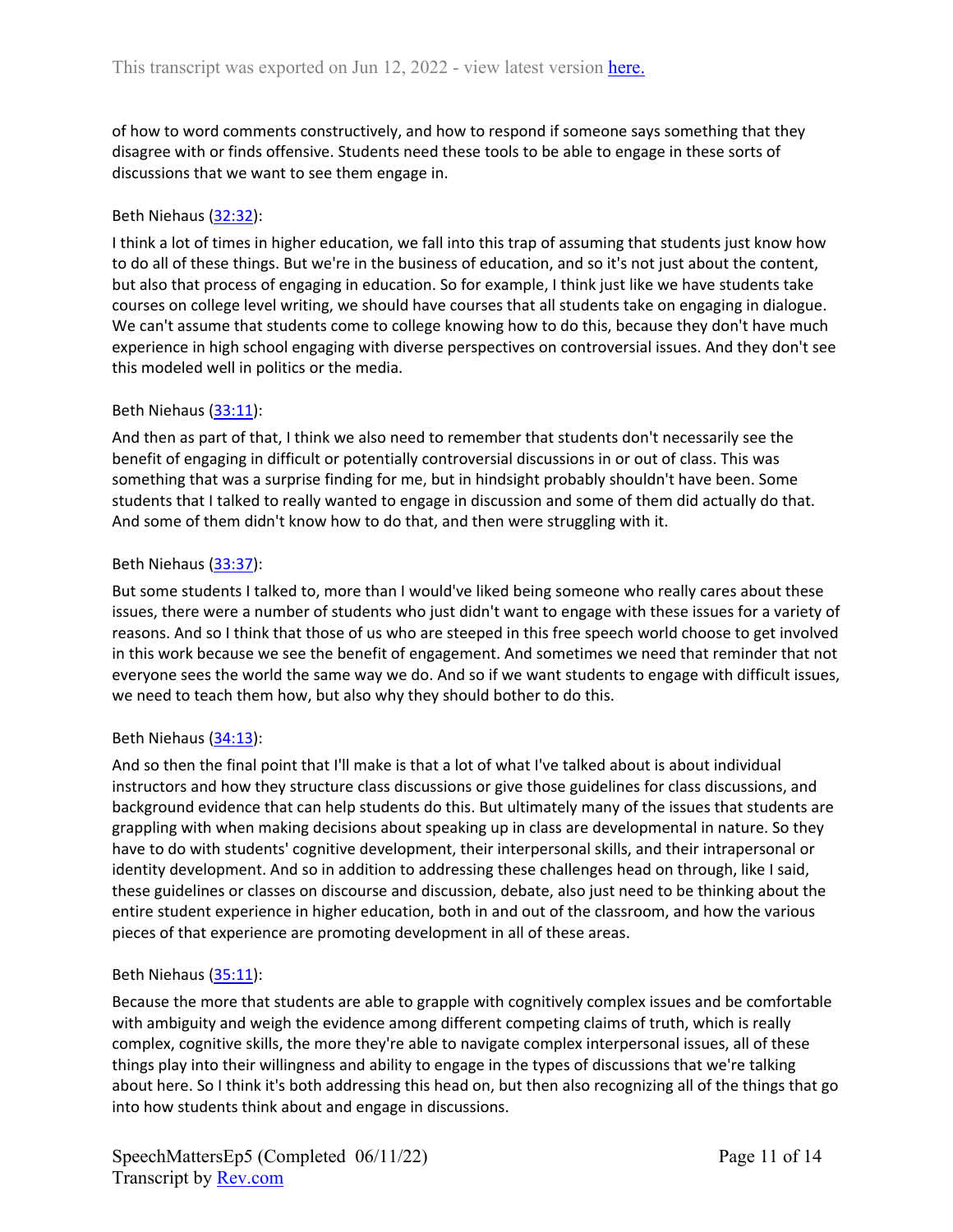# Michelle Deutchman ([35:53\)](https://www.rev.com/transcript-editor/Edit?token=7PfpyaYM6-IGSOegSCbRRmf2sP7-YjhTbmS6q_28rDSB19t-yKh_0VRnSZbcfeSRhgE-siz5llumDx63Ftnt7dHFo1M&loadFrom=DocumentDeeplink&ts=2153.34):

Thanks, Beth, that's a great and very comprehensive answer. And in some ways the things that you're pointing out about learning how to engage in difficult conversations reminds me of what I experience when I facilitate conversations about the First Amendment and free speech. And realizing that there's a similar set of assumptions, right, that students when they come to college, understand how the First Amendment works. And then even more than that, they understand why it's valuable to protect hateful speech. And I think neither of those is true in a lot of cases. And I think that creates a lot of problems. So Sean, I'd love to hear from you about what you think universities should be doing. And then we can also open it up to, as Beth suggested, folks who are steeped in this all the time.

## Sean Stevens ([36:41\)](https://www.rev.com/transcript-editor/Edit?token=w80eyYUIiWxxIEyCbeWqHwekbKKA-Q0FXC4rEN0s8enmEaUIh00LIyDLNNVWbS1c-8TfAGJtkdpHVx1BSCNKvLc1iaM&loadFrom=DocumentDeeplink&ts=2201.61):

Sure. I mean, I don't think there's really anything I disagree with in Beth's answer. I mean, I would kind of maybe just add a little bit broader context on things. I think a lot of the difficulties that we see around these issues and that you've both kind of described and hinted at that not every student wants to engage in such discussions. Students don't necessarily come to college prepared to engage in discussions. I freely agree with, and I think it's a broader reflection of a lot of the polarization and more negative discourse we see in society more broadly. I think I find it sad almost to see, and not just in students, just whenever anyone takes a... They hear a viewpoint of somebody else's and it's something that they don't agree with or even find very offensive, but then there's this almost domino effect or cascading effect of all these other negative assumptions get attached to that person now.

## Sean Stevens ([37:55\)](https://www.rev.com/transcript-editor/Edit?token=v4cDwlAbot4Ca7cpkMnptRckwZg_nV18i60JgD6Cia2Q20cbguLdeAxl5y-utWMTjkx2Md_blTXm1xX4OnHkRqmYG3A&loadFrom=DocumentDeeplink&ts=2275.96):

And I think a lot of what Beth was describing, the desirable outcomes from those programs would be like reducing the occurrence of that type of thinking, reducing the occurrence of binary dichotomous thinking, and trying to embrace the complexity of issues more. College, as an environment, ideally would be the space where... one of these safest, if not the safest places to explore these issues and to inculcate these behaviors.

## Sean Stevens ([38:30\)](https://www.rev.com/transcript-editor/Edit?token=jtA5y4TlsBfdXU-LfoLqKzW4i2uI9_0oJ3AI2ANs0ApW7ocRnaEhT2G2WQ-DpEPdG9BmmCkfp78Y62tpoXYQLgybMf0&loadFrom=DocumentDeeplink&ts=2310.1):

So I also want to link back to something that might seem not even related to self-censorship at all, but I think it's related to Beth's observation that there's a number of students who, it's almost like you could describe them as they feel disengaged, or they don't want to, there's no interest in these conversations. And I just wanted to note that there's actually been a number of stories recently in like the Chronicle of Higher Ed, Inside Higher Ed, in the more higher education space publications, where you have professors kind of bemoaning the current level of disengagement among their students, and the difficulty they're having getting them engaged in course material.

## Michelle Deutchman ([39:15\)](https://www.rev.com/transcript-editor/Edit?token=mlq57TDe__6LmvEERhilHYzPV2x4qcbL5i1Ga8VqRo76vzgEycVPTW6EHUZMc3tKjofjC584hLGSSfH7UJ-RLWJ4blE&loadFrom=DocumentDeeplink&ts=2355.95):

I mean, that, I think, could be a topic for a different episode of this podcast. I guess, I'm just, I'm really impressed and happy about this discussion. And I think that it really showcases how, when, like you said, you can just have a conversation with someone and really be able to engage on a very rich level. And I'm not surprised that you have many things that you share in common. And I think you could even take your show on the road, because I do not think that there are enough people who are having these kinds of nuanced, complex conversations to really showcase, not just that people look at things through different lenses, but even if you're looking through different lenses, there's still a lot of overlap in terms of your concentric circles. So I really appreciate both of you giving your time and expertise today.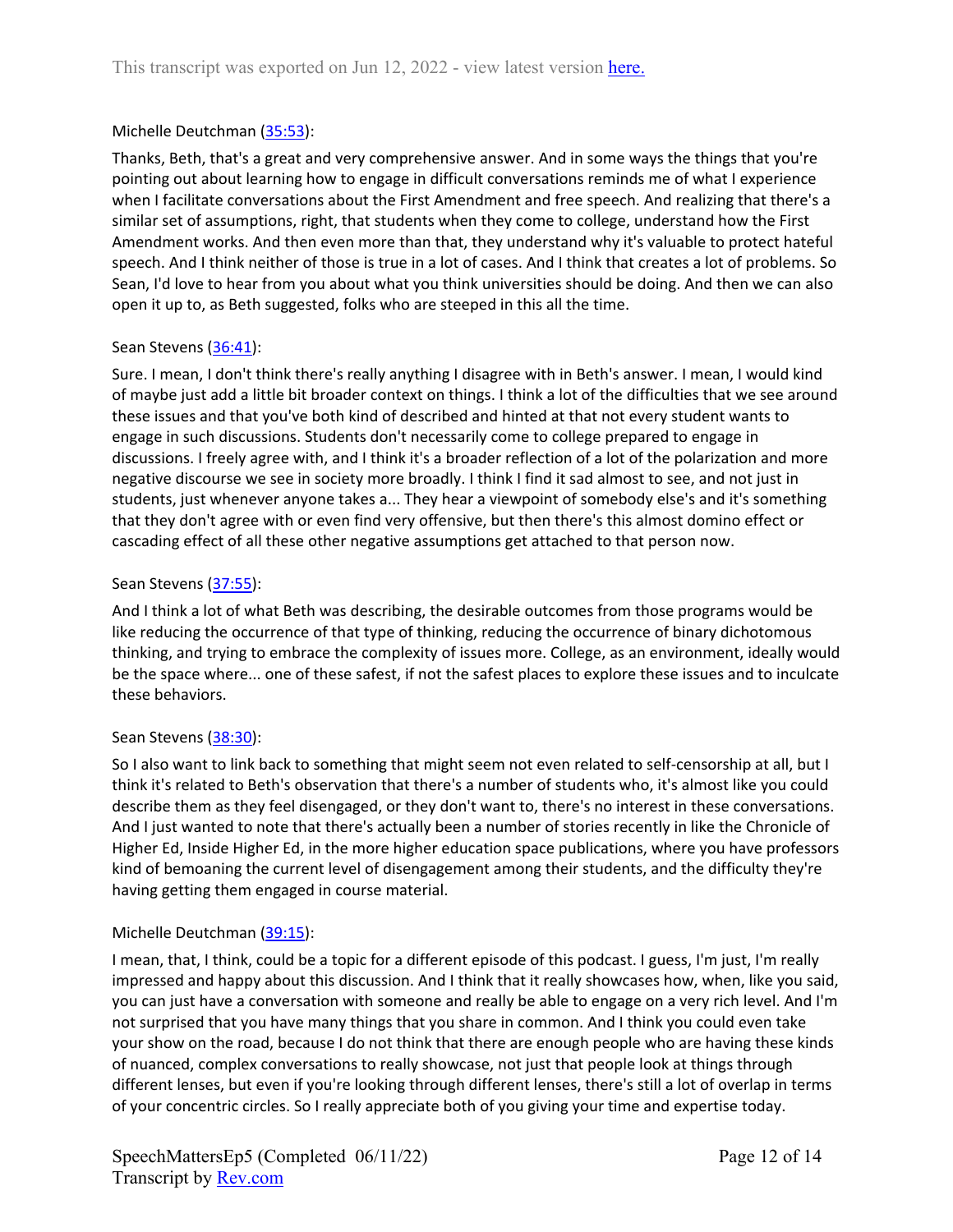# Michelle Deutchman ([40:05\)](https://www.rev.com/transcript-editor/Edit?token=RrAbfqvJa9jFBeyKsE5XcJpF5IiKfKf5vf6APRwxo0WzITPc-6d6M8CmlusjoiWMPr_YS2oFyscRkBPtden0G7jCByA&loadFrom=DocumentDeeplink&ts=2405.62):

And before I give you each a chance to add anything, I do want to ask sort of a signature SpeechMatters question, which is, we are a center for free speech and civic engagement, and I always want to try to leave the listeners with something that they can do or think about. And I'm wondering if each of you could suggest maybe one thing that folks can do with regard to kind of expression and engagement on campus. It can be related to this issue of self-censorship or self-editing, or it can be more broadly about sort of free speech expression climate. And Sean, why don't you go ahead?

## Sean Stevens ([40:43\)](https://www.rev.com/transcript-editor/Edit?token=M2LJ7sD-h6BItXslHsKXuuORWkgU-0nDViegNpHIKc4QtYO2MC1UAwaWPl_tNAw7y7IzKd7sEP3za0jvLUSJ1v5fOl4&loadFrom=DocumentDeeplink&ts=2443.81):

I think a way to engage or at least interact or be aware of the information in this space. I would urge everybody to really keep in mind that it's likely that each campus has its own unique expression environment or its own challenges. I wouldn't paint all these individual campuses with such a broad brush. That's one of the things we hope comes out of our campus expression, our college rankings data is helping students identify the campuses where they would want to attend. And it's kind of set up. We have a certain way of ranking them, where we rank them and our emphasis is on, it has a strong culture for expression.

## Sean Stevens ([41:38\)](https://www.rev.com/transcript-editor/Edit?token=pIJAIVeUEPi7hoZWUb0_9DLWmm4FBAmd-Wsr2rvpvkv3NyXqehoZ601_HPQZ5500HTqrXSWdhf0iFlQc9rQj3s4YifI&loadFrom=DocumentDeeplink&ts=2498.73):

But by presenting the data and the way we present it, anybody could use it and say, "Well, you know what? I'm not really interested in having such difficult conversations and I'd actually rather go to a place where that's less likely for it to occur. And I'm more likely to encounter more like minded individuals." The data's there for you to make that decision with.

## Sean Stevens ([41:59\)](https://www.rev.com/transcript-editor/Edit?token=htSFkQbjQjWWt3DQEjJ9jDnYh-EvSrmBXoeTbqUzjFqSRBW4kD0NBBab3HVirEqmUhQ663aPViT4x26NdoAKrp5DYtk&loadFrom=DocumentDeeplink&ts=2519.68):

And I guess my broad recommendation is just kind of keep in mind that each campus is going to be unique in its own way. And I wouldn't rush to judgment about any of them. And I wouldn't rush to judgment about this issue either, especially the way it's covered by politicians and the broader press.

Michelle Deutchman ([42:20\)](https://www.rev.com/transcript-editor/Edit?token=YTgqJwupTOF9SeOEDvwSCvLxtPbu98w_LiPCQXUXRnK1LV9b_2zoOgF-JsAPiXpZtc_gLGrasqYE249n7U9bUCD1XWA&loadFrom=DocumentDeeplink&ts=2540.36):

Thanks, Sean. Okay, Beth.

## Beth Niehaus [\(42:23\)](https://www.rev.com/transcript-editor/Edit?token=RYGOEqcPd7jbHaKe1e1UfyExxk3ExO0hlqDWVHvTxUe6jVAxRSomoiRQ2fva7UZ70jC2VWdDHUWX2jnbRBBR5NDldHs&loadFrom=DocumentDeeplink&ts=2543.31):

I think the one thing, it's both broadly about expression engagement and also connected to this topic of student self-censorship, is I think those of us in a higher ed need to make sure that we are paying attention to, caring about, and responding to what's happening in K12 education.

## Beth Niehaus [\(42:45\)](https://www.rev.com/transcript-editor/Edit?token=q2dY9QO7UEZzfR3fAvajatPrvBdAMCJv9vJbR0onkYr63iA-VQLzw_VjOliqF3j1YQ92M_h9ta4y685VzoGYDIFc3RU&loadFrom=DocumentDeeplink&ts=2565):

Some of this has been happening and higher ed as well, but the number of cases of book bans and restrictions of topics that can be discussed in K12 education across the country right now is really concerning. And even if you only care about what's going on in higher education, I think that what I learned from my conversations with students about them not coming to college prepared to engage with difficult topics, is because they're not engaging with them in high school or earlier. And that's only going to get worse when we start restricting what K12 educators can bring into their classrooms. And so I think we really need to be responding to censorship efforts across the P-20 education continuum, but especially right now in P-12 education.